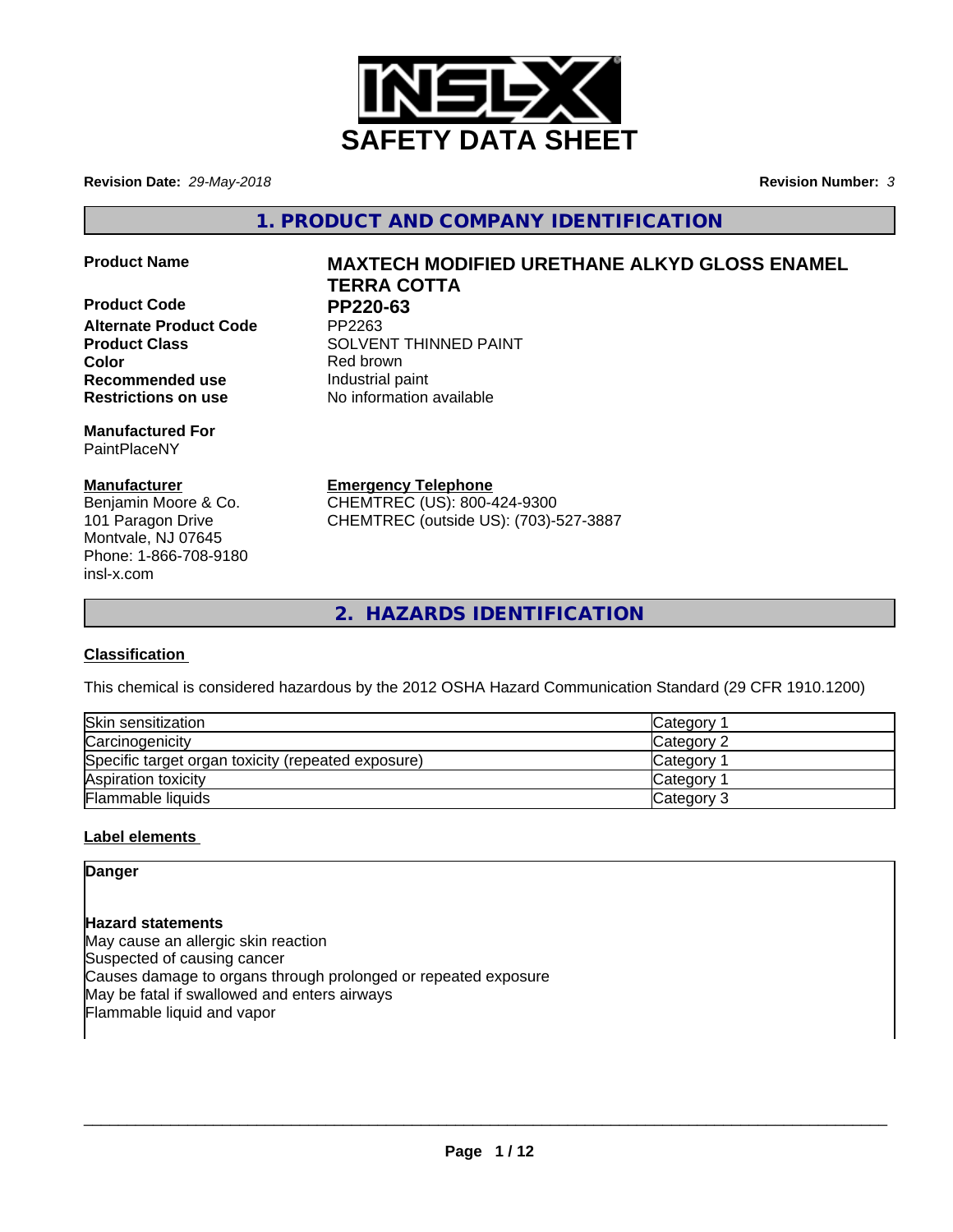## \_\_\_\_\_\_\_\_\_\_\_\_\_\_\_\_\_\_\_\_\_\_\_\_\_\_\_\_\_\_\_\_\_\_\_\_\_\_\_\_\_\_\_\_\_\_\_\_\_\_\_\_\_\_\_\_\_\_\_\_\_\_\_\_\_\_\_\_\_\_\_\_\_\_\_\_\_\_\_\_\_\_\_\_\_\_\_\_\_\_\_\_\_ PP220-63 - **MAXTECH MODIFIED URETHANE ALKYD GLOSS ENAMEL TERRA COTTA**



**Appearance** liquid

**Odor** solvent

# **Precautionary Statements - Prevention**

Obtain special instructions before use Do not handle until all safety precautions have been read and understood Use personal protective equipment as required Contaminated work clothing should not be allowed out of the workplace Wear protective gloves Do not breathe dust/fume/gas/mist/vapors/spray Wash face, hands and any exposed skin thoroughly after handling Do not eat, drink or smoke when using this product Keep away from heat, hot surfaces, sparks, open flames and other ignition sources. No smoking Keep container tightly closed Ground/bond container and receiving equipment Use explosion-proof electrical/ventilating/lighting/equipment Use only non-sparking tools Take precautionary measures against static discharge

# **Precautionary Statements - Response**

IF exposed or concerned: Get medical advice/attention **Skin** If skin irritation or rash occurs: Get medical advice/attention Wash contaminated clothing before reuse IF ON SKIN (or hair): Remove/Take off immediately all contaminated clothing. Rinse skin with water/shower **Ingestion** IF SWALLOWED: Immediately call a POISON CENTER or doctor/physician Do NOT induce vomiting **Fire** In case of fire: Use CO2, dry chemical, or foam for extinction

# **Precautionary Statements - Storage**

Store locked up Store in a well-ventilated place. Keep cool

# **Precautionary Statements - Disposal**

Dispose of contents/container to an approved waste disposal plant

# **Hazards not otherwise classified (HNOC)**

Rags, steel wool or waste soaked with this product may spontaneously catch fire if improperly discarded

#### **Other information**

No information available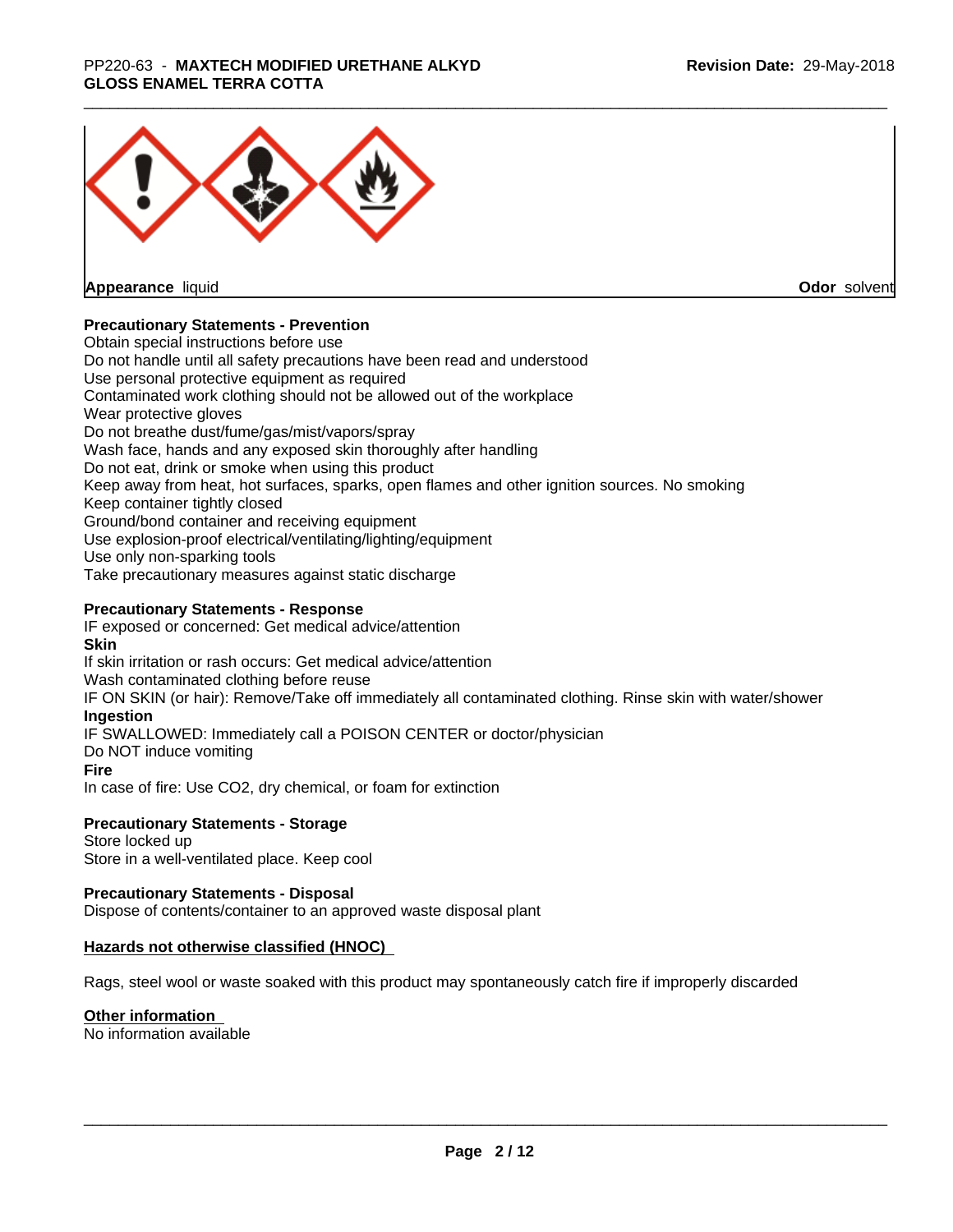# **3. COMPOSITION/INFORMATION ON INGREDIENTS**

| <b>Chemical name</b>                       | <b>CAS No.</b> | Weight-% |
|--------------------------------------------|----------------|----------|
| Stoddard solvent                           | 8052-41-3      | 30       |
| Iron oxide                                 | 1309-37-1      | 15       |
| Limestone                                  | 1317-65-3      | 10       |
| Kaolin                                     | 1332-58-7      | 10       |
| Distillates, petroleum, hydrotreated light | 64742-47-8     |          |
| Cobalt bis(2-ethylhexanoate)               | 136-52-7       | 0.5      |
| Methyl ethyl ketoxime                      | 96-29-7        | 0.5      |
| Ethyl benzene                              | $100 - 41 - 4$ | 0.5      |
| Titanium dioxide                           | 13463-67-7     | 0.5      |

|                                                  | 4. FIRST AID MEASURES                                                                                                                                                                                                               |
|--------------------------------------------------|-------------------------------------------------------------------------------------------------------------------------------------------------------------------------------------------------------------------------------------|
| <b>General Advice</b>                            | If symptoms persist, call a physician. Show this safety data sheet to the doctor in<br>attendance.                                                                                                                                  |
| <b>Eye Contact</b>                               | Immediately flush with plenty of water. After initial flushing, remove any contact<br>lenses and continue flushing for at least 15 minutes. Keep eye wide open while<br>rinsing. If symptoms persist, call a physician.             |
| <b>Skin Contact</b>                              | Wash off immediately with soap and plenty of water while removing all<br>contaminated clothes and shoes. If skin irritation persists, call a physician. Wash<br>clothing before reuse. Destroy contaminated articles such as shoes. |
| <b>Inhalation</b>                                | Move to fresh air. If symptoms persist, call a physician.<br>If not breathing, give artificial respiration. Call a physician immediately.                                                                                           |
| Ingestion                                        | Clean mouth with water and afterwards drink plenty of water. Do not induce<br>vomiting without medical advice. Never give anything by mouth to an unconscious<br>person. Consult a physician.                                       |
| <b>Protection Of First-Aiders</b>                | Use personal protective equipment.                                                                                                                                                                                                  |
| <b>Most Important</b><br><b>Symptoms/Effects</b> | May cause allergic skin reaction.                                                                                                                                                                                                   |
| <b>Notes To Physician</b>                        | Treat symptomatically.                                                                                                                                                                                                              |
|                                                  |                                                                                                                                                                                                                                     |

# **5. FIRE-FIGHTING MEASURES**

| <b>Suitable Extinguishing Media</b>                                    | Foam, dry powder or water. Use extinguishing measures<br>that are appropriate to local circumstances and the<br>surrounding environment.     |
|------------------------------------------------------------------------|----------------------------------------------------------------------------------------------------------------------------------------------|
| <b>Protective Equipment And Precautions For</b><br><b>Firefighters</b> | As in any fire, wear self-contained breathing apparatus<br>pressure-demand, MSHA/NIOSH (approved or equivalent)<br>and full protective gear. |
| <b>Specific Hazards Arising From The Chemical</b>                      | Combustible material. Closed containers may rupture if<br>exposed to fire or extreme heat. Keep product and empty                            |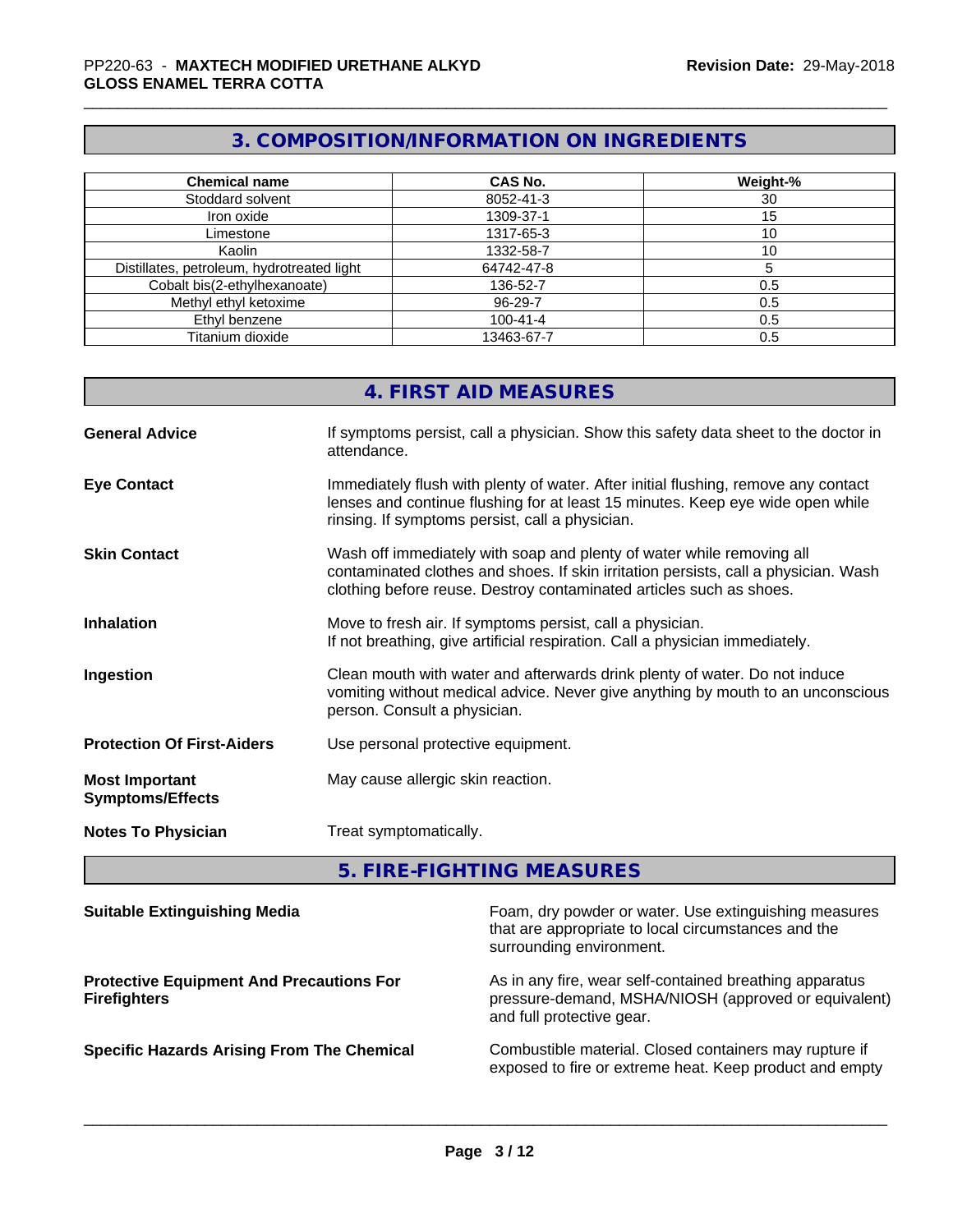|                                                                                  | container away from heat and sources of ignition. Thermal<br>decomposition can lead to release of irritating gases and<br>vapors. |
|----------------------------------------------------------------------------------|-----------------------------------------------------------------------------------------------------------------------------------|
| <b>Sensitivity To Mechanical Impact</b>                                          | No                                                                                                                                |
| <b>Sensitivity To Static Discharge</b>                                           | Yes                                                                                                                               |
| <b>Flash Point Data</b><br>Flash Point (°F)<br>Flash Point (°C)<br><b>Method</b> | 104<br>40<br><b>PMCC</b>                                                                                                          |
| <b>Flammability Limits In Air</b>                                                |                                                                                                                                   |
| Lower flammability limit:<br><b>Upper flammability limit:</b>                    | Not available<br>Not available                                                                                                    |
| <b>NFPA</b><br>Health: 1<br><b>Flammability: 2</b>                               | <b>Instability: 0</b><br><b>Special: Not Applicable</b>                                                                           |
| <b>NFPA Legend</b><br>0 - Not Hazardous                                          |                                                                                                                                   |

- 1 Slightly
- 2 Moderate
- 3 High
- 4 Severe

*The ratings assigned are only suggested ratings, the contractor/employer has ultimate responsibilities for NFPA ratings where this system is used.*

*Additional information regarding the NFPA rating system is available from the National Fire Protection Agency (NFPA) at www.nfpa.org.*

# **6. ACCIDENTAL RELEASE MEASURES**

| <b>Personal Precautions</b>      | Use personal protective equipment. Remove all sources of ignition.                                                                                                                                                                                                                                                                                                                            |
|----------------------------------|-----------------------------------------------------------------------------------------------------------------------------------------------------------------------------------------------------------------------------------------------------------------------------------------------------------------------------------------------------------------------------------------------|
| <b>Other Information</b>         | Prevent further leakage or spillage if safe to do so. Do not allow material to<br>contaminate ground water system. Prevent product from entering drains. Do not<br>flush into surface water or sanitary sewer system. Local authorities should be<br>advised if significant spillages cannot be contained.                                                                                    |
| <b>Environmental precautions</b> | See Section 12 for additional Ecological Information.                                                                                                                                                                                                                                                                                                                                         |
| <b>Methods for Cleaning Up</b>   | Dam up. Soak up with inert absorbent material. Pick up and transfer to properly<br>labeled containers. Clean contaminated surface thoroughly.                                                                                                                                                                                                                                                 |
|                                  | 7. HANDLING AND STORAGE                                                                                                                                                                                                                                                                                                                                                                       |
| <b>Handling</b>                  | Use only in area provided with appropriate exhaust ventilation. Do not breathe<br>vapors or spray mist. Wear personal protective equipment. Take precautionary<br>measures against static discharges. To avoid ignition of vapors by static electricity<br>discharge, all metal parts of the equipment must be grounded. Keep away from<br>open flames, hot surfaces and sources of ignition. |

**Storage** Keep containers tightly closed in a dry, cool and well-ventilated place. Keep away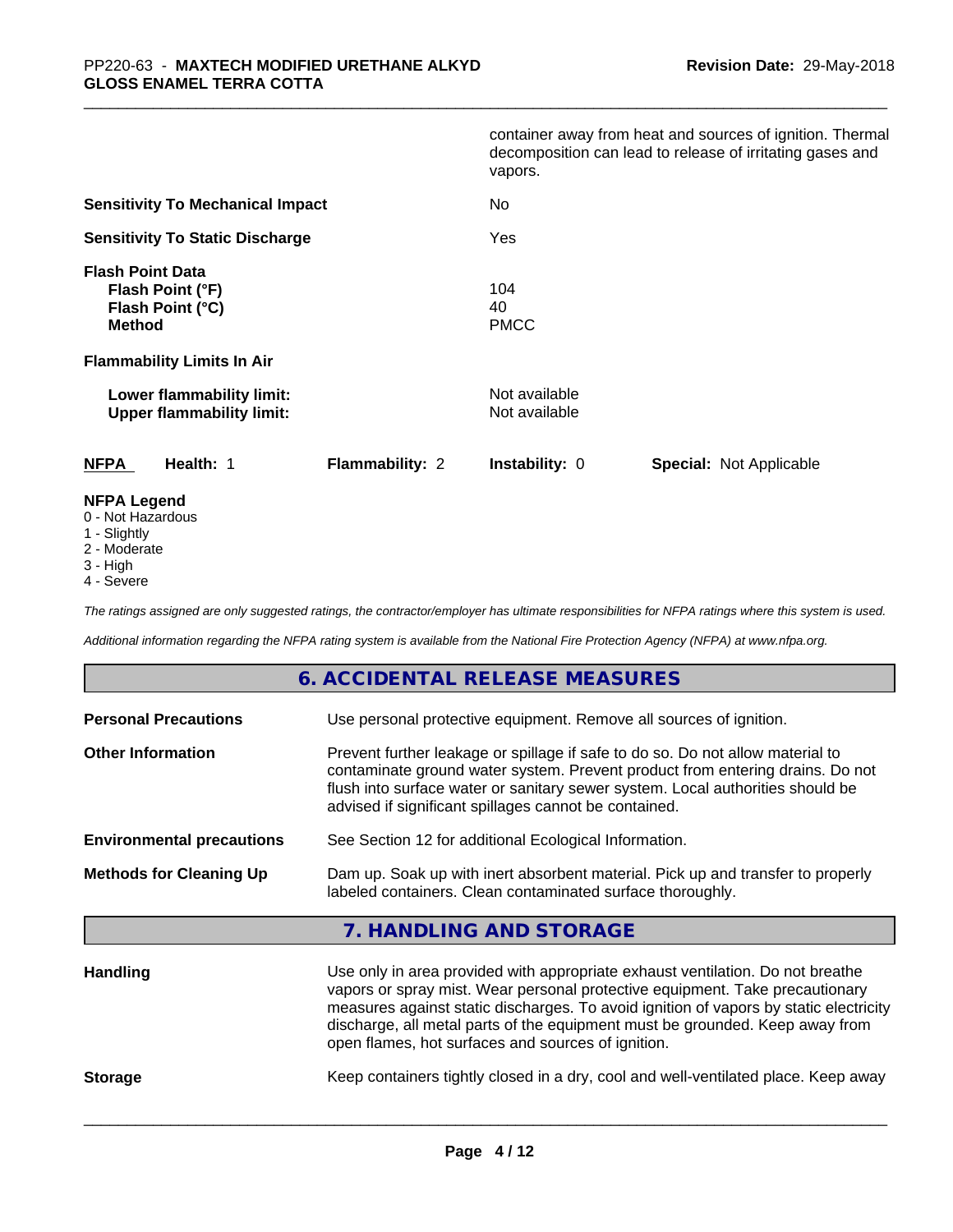from heat. Keep away from open flames, hot surfaces and sources of ignition. Keep in properly labeled containers. Keep out of the reach of children.

 **DANGER** - Rags, steel wool or waste soaked with this product may spontaneously catch fire if improperly discarded. Immediately after use, place rags, steel wool or waste in a sealed water-filled metal container.

**Incompatible Materials Incompatible with strong acids and bases and strong oxidizing agents.** 

# **8. EXPOSURE CONTROLS / PERSONAL PROTECTION**

#### **Exposure Limits**

| <b>Chemical name</b> | <b>ACGIH TLV</b>          | <b>OSHA PEL</b>                  |
|----------------------|---------------------------|----------------------------------|
| Stoddard solvent     | 100 ppm - TWA             | 500 ppm - TWA                    |
|                      |                           | 2900 mg/m <sup>3</sup> - TWA     |
| Iron oxide           | $5 \text{ mg/m}^3$ - TWA  | 10 mg/m $3$ - TWA                |
|                      |                           | 15 mg/m <sup>3</sup> - TWA Rouge |
|                      |                           | 5 mg/m <sup>3</sup> - TWA Rouge  |
| Limestone            | N/E                       | 15 mg/m <sup>3</sup> - TWA       |
|                      |                           | $5 \text{ mg/m}^3$ - TWA         |
| Kaolin               | 2 mg/m <sup>3</sup> - TWA | 15 mg/m $3$ - TWA                |
|                      |                           | $5 \text{ mg/m}^3$ - TWA         |
| Ethyl benzene        | 20 ppm - TWA              | 100 ppm - TWA                    |
|                      |                           | 435 mg/m <sup>3</sup> - TWA      |
| Titanium dioxide     | 10 mg/m $3$ - TWA         | 15 mg/m <sup>3</sup> - TWA       |

#### **Legend**

ACGIH - American Conference of Governmental Industrial Hygienists Exposure Limits OSHA - Occupational Safety & Health Administration Exposure Limits N/E - Not Established

**Engineering Measures** Ensure adequate ventilation, especially in confined areas.

## **Personal Protective Equipment**

| Safety glasses with side-shields.<br>Long sleeved clothing. Protective gloves.<br>In operations where exposure limits are exceeded, use a NIOSH approved<br>respirator that has been selected by a technically qualified person for the specific<br>work conditions. When spraying the product or applying in confined areas, wear a<br>NIOSH approved respirator specified for paint spray or organic vapors. |
|----------------------------------------------------------------------------------------------------------------------------------------------------------------------------------------------------------------------------------------------------------------------------------------------------------------------------------------------------------------------------------------------------------------|
| Avoid contact with skin, eyes and clothing. Remove and wash contaminated<br>clothing before re-use. Wash thoroughly after handling. When using do not eat,<br>drink or smoke.                                                                                                                                                                                                                                  |
|                                                                                                                                                                                                                                                                                                                                                                                                                |

# **9. PHYSICAL AND CHEMICAL PROPERTIES**

| Appearance            |  |  |
|-----------------------|--|--|
| Odor                  |  |  |
| <b>Odor Threshold</b> |  |  |
| Density (Ibs/gal)     |  |  |

**Appearance** and the contract of the contract of the contract of the contract of the contract of the contract of the contract of the contract of the contract of the contract of the contract of the contract of the contract **Odor** solvent **No information available Density (lbs/gal)** 9.50 - 9.60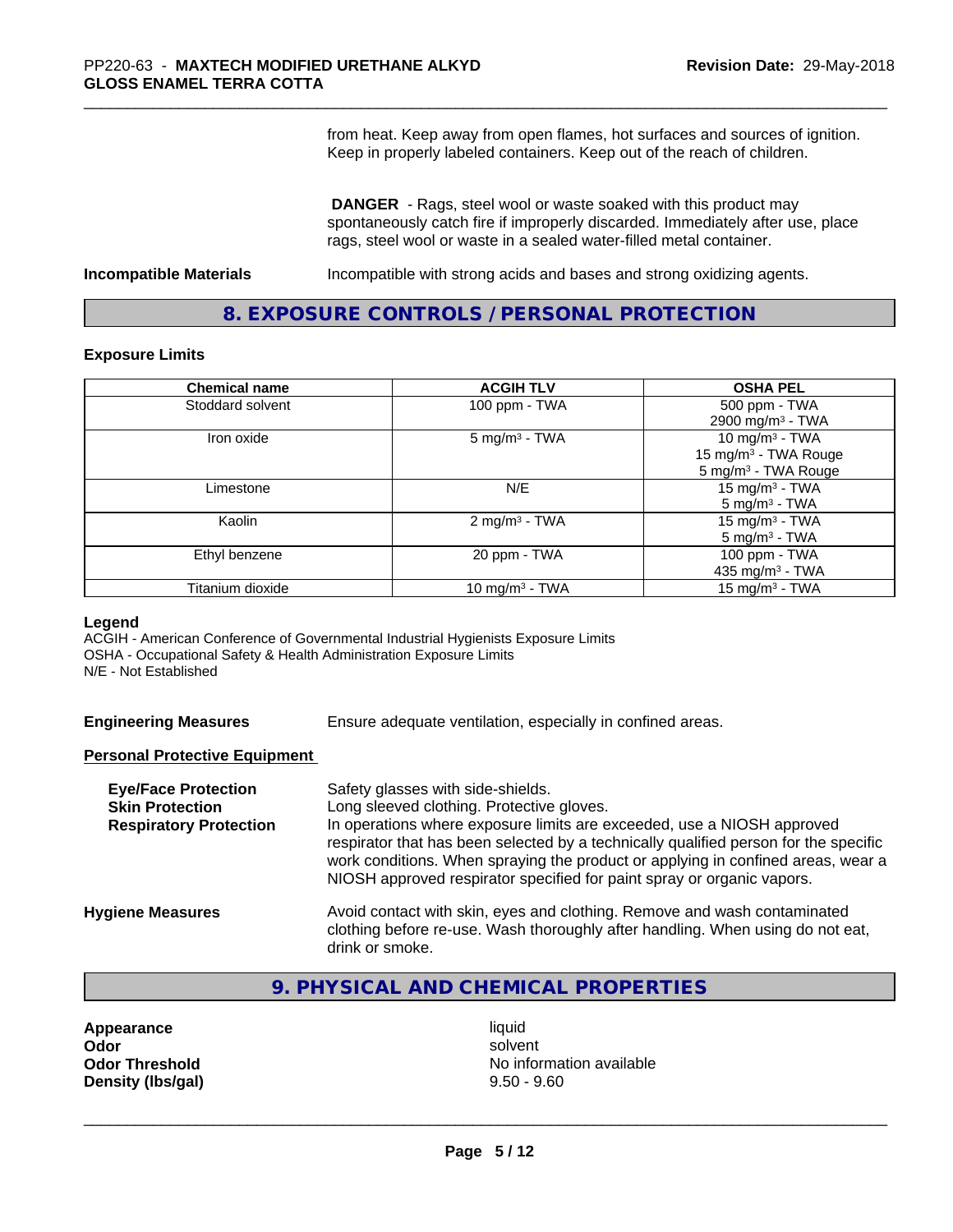| <b>Specific Gravity</b>              | $1.13 - 1.15$            |
|--------------------------------------|--------------------------|
| рH                                   | No information available |
| <b>Viscosity (cps)</b>               | No information available |
| Solubility(ies)                      | No information available |
| <b>Water solubility</b>              | No information available |
| <b>Evaporation Rate</b>              | No information available |
| Vapor pressure @20 °C (kPa)          | No information available |
| Vapor density                        | No information available |
| Wt. % Solids                         | $65 - 75$                |
| Vol. % Solids                        | $50 - 60$                |
| Wt. % Volatiles                      | $25 - 35$                |
| Vol. % Volatiles                     | $40 - 50$                |
| <b>VOC Regulatory Limit (g/L)</b>    | $340$                    |
| <b>Boiling Point (°F)</b>            | 279                      |
| <b>Boiling Point (°C)</b>            | 137                      |
| <b>Freezing Point (°F)</b>           | No information available |
| <b>Freezing Point (°C)</b>           | No information available |
| Flash Point (°F)                     | 104                      |
| Flash Point (°C)                     | 40                       |
| <b>Method</b>                        | <b>PMCC</b>              |
| <b>Flammability (solid, gas)</b>     | Not applicable           |
| <b>Upper flammability limit:</b>     | No information available |
| Lower flammability limit:            | No information available |
| <b>Autoignition Temperature (°F)</b> | No information available |
| <b>Autoignition Temperature (°C)</b> | No information available |
| Decomposition Temperature (°F)       | No information available |
| Decomposition Temperature (°C)       | No information available |
| <b>Partition coefficient</b>         | No information available |

# **10. STABILITY AND REACTIVITY**

**Reactivity Not Applicable** 

**Chemical Stability Stability** Stable under normal conditions. Hazardous polymerisation does not occur.

**Conditions to avoid EXECUTE: EXECUTE: Keep away from open flames, hot surfaces, static** electricity and sources of ignition.

**Incompatible Materials Incompatible with strong acids and bases and strong** oxidizing agents.

**Hazardous Decomposition Products** Thermal decomposition can lead to release of irritating gases and vapors.

**Possibility of hazardous reactions** None under normal conditions of use.

# **11. TOXICOLOGICAL INFORMATION**

**Product Information**

**Information on likely routes of exposure**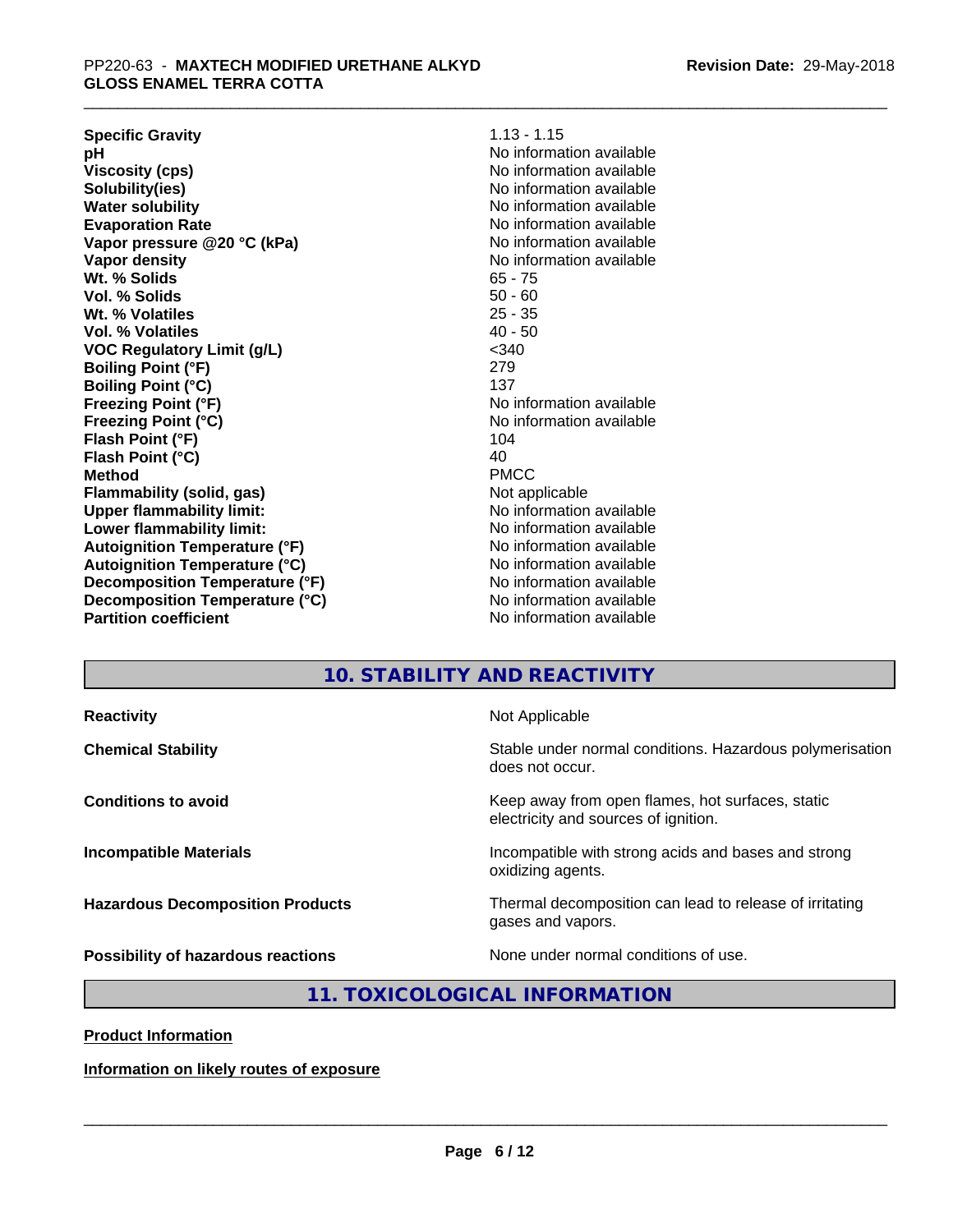| <b>Principal Routes of Exposure</b> | Eye contact, skin contact and inhalation.                                                                                                                                                                                            |
|-------------------------------------|--------------------------------------------------------------------------------------------------------------------------------------------------------------------------------------------------------------------------------------|
| <b>Acute Toxicity</b>               |                                                                                                                                                                                                                                      |
| <b>Product Information</b>          | Repeated or prolonged exposure to organic solvents may lead to permanent brain<br>and nervous system damage. Intentional misuse by deliberately concentrating and<br>inhaling vapors may be harmful or fatal.                        |
|                                     | Symptoms related to the physical, chemical and toxicological characteristics                                                                                                                                                         |
| <b>Symptoms</b>                     | No information available.                                                                                                                                                                                                            |
|                                     | Delayed and immediate effects as well as chronic effects from short and long-term exposure                                                                                                                                           |
| Eye contact                         | Contact with eyes may cause irritation.                                                                                                                                                                                              |
| <b>Skin contact</b>                 | May cause skin irritation and/or dermatitis. Prolonged skin contact may defat the<br>skin and produce dermatitis.                                                                                                                    |
| Ingestion                           | Ingestion may cause irritation to mucous membranes. Small amounts of this<br>product aspirated into the respiratory system during ingestion or vomiting may<br>cause mild to severe pulmonary injury, possibly progressing to death. |
| <b>Inhalation</b>                   | High vapor / aerosol concentrations are irritating to the eyes, nose, throat and<br>lungs and may cause headaches, dizziness, drowsiness, unconsciousness, and<br>other central nervous system effects.                              |
| <b>Sensitization</b>                | May cause an allergic skin reaction.                                                                                                                                                                                                 |
| <b>Neurological Effects</b>         | No information available.                                                                                                                                                                                                            |
| <b>Mutagenic Effects</b>            | No information available.                                                                                                                                                                                                            |
| <b>Reproductive Effects</b>         | No information available.                                                                                                                                                                                                            |
| <b>Developmental Effects</b>        | No information available.                                                                                                                                                                                                            |
| <b>Target organ effects</b>         | No information available.                                                                                                                                                                                                            |
| <b>STOT - repeated exposure</b>     | No information available.                                                                                                                                                                                                            |
| <b>STOT - single exposure</b>       | No information available.                                                                                                                                                                                                            |
| Other adverse effects               | No information available.                                                                                                                                                                                                            |
| <b>Aspiration Hazard</b>            | May be harmful if swallowed and enters airways. Small amounts of this product<br>aspirated into the respiratory system during ingestion or vomiting may cause mild<br>to severe pulmonary injury, possibly progressing to death.     |

#### **Numerical measures of toxicity**

**The following values are calculated based on chapter 3.1 of the GHS document**

| ATEmix (oral)   | 72541 mg/kg  |
|-----------------|--------------|
| ATEmix (dermal) | 156638 mg/kg |

## **Component Information**

#### **Acute Toxicity**

Stoddard solvent LD50 Oral:  $> 5,000$  mg/kg (Rat) LD50 Dermal: > 3160 mg/kg (Rabbit) LC50 Inhalation (Vapor): > 6.1 mg/L (Rat) Iron oxide \_\_\_\_\_\_\_\_\_\_\_\_\_\_\_\_\_\_\_\_\_\_\_\_\_\_\_\_\_\_\_\_\_\_\_\_\_\_\_\_\_\_\_\_\_\_\_\_\_\_\_\_\_\_\_\_\_\_\_\_\_\_\_\_\_\_\_\_\_\_\_\_\_\_\_\_\_\_\_\_\_\_\_\_\_\_\_\_\_\_\_\_\_ LD50 Oral: > 5000 mg/kg (Rat) vendor data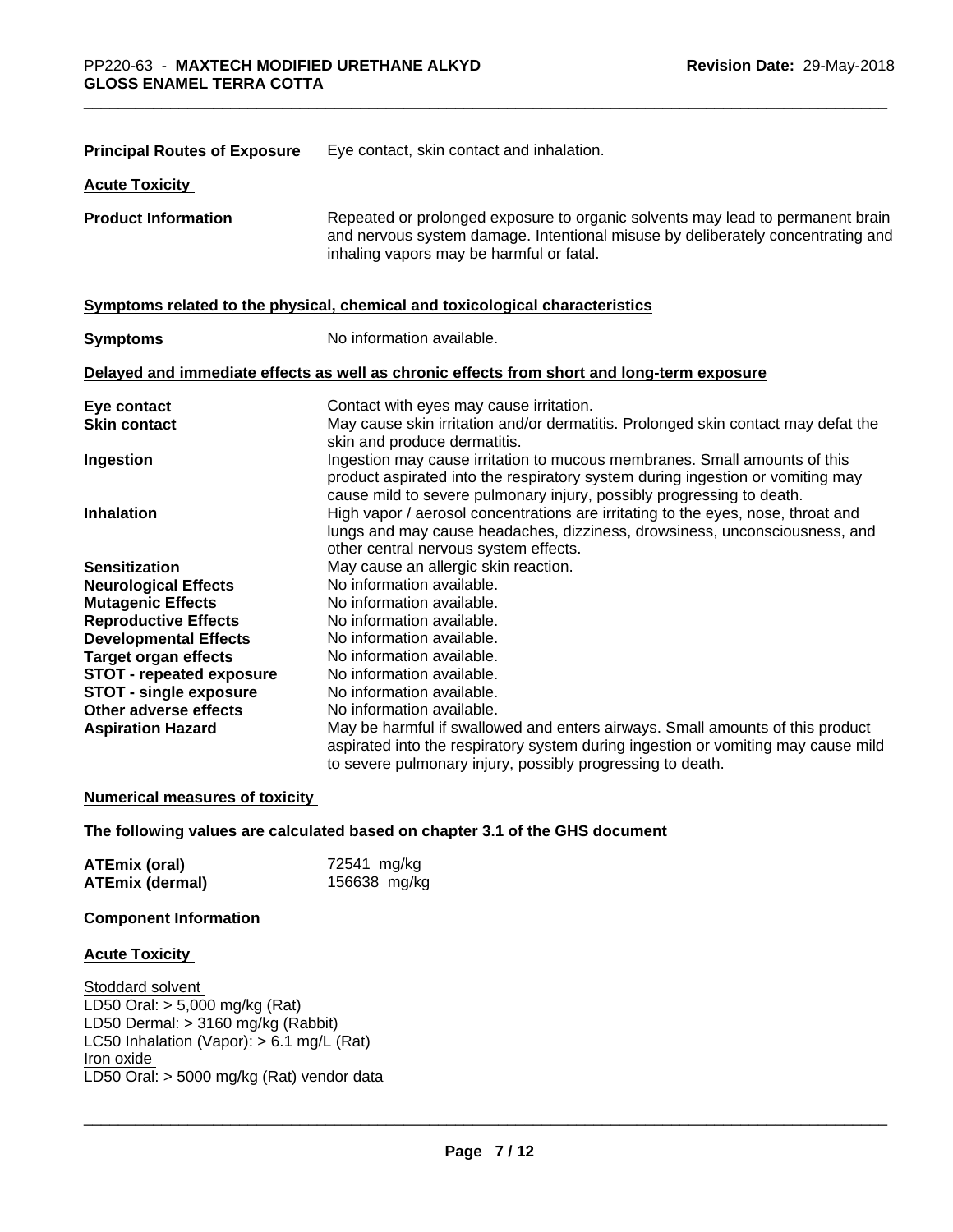Kaolin LD50 Oral: > 5000 mg/kg (Rat) Distillates, petroleum, hydrotreated light LD50 Oral: > 5,000 mg/kg (Rat) LD50 Dermal: > 3,000 mg/kg (Rabbit) Methyl ethyl ketoxime LD50 Oral: 930 mg/kg (Rat) LD50 Dermal: 200 µL/kg (Rabbit) LC50 Inhalation (Vapor): > 4.8 mg/L (Rat) Ethyl benzene LD50 Oral: mg/kg (Rat) LD50 Dermal: > mg/kg (Rabbit) LC50 Inhalation (Vapor): mg/m<sup>3</sup> (Rat, 2 hr.) Titanium dioxide LD50 Oral: > 10000 mg/kg (Rat)

## **Carcinogenicity**

*The information below indicateswhether each agency has listed any ingredient as a carcinogen:.*

| <b>Chemical name</b>         | <b>IARC</b>         | <b>NTP</b> | <b>OSHA</b> |
|------------------------------|---------------------|------------|-------------|
|                              | 2B - Possible Human |            | Listed      |
| Cobalt bis(2-ethylhexanoate) | Carcinogen          |            |             |
|                              | 2B - Possible Human |            | Listed      |
| Ethyl benzene                | Carcinogen          |            |             |
|                              | 2B - Possible Human |            | Listed      |
| Titanium dioxide             | Carcinogen          |            |             |

• Although IARC has classified titanium dioxide as possibly carcinogenic to humans (2B), their summary concludes: "No significant exposure to titanium dioxide is thought to occur during the use of products in which titanium dioxide is bound to other materials, such as paint."

• Cobalt and cobalt compounds are listed as possible human carcinogens by IARC (2B). However, there is inadequate evidence of the carcinogenicity of cobalt and cobalt compounds in humans.

#### **Legend**

IARC - International Agency for Research on Cancer NTP - National Toxicity Program OSHA - Occupational Safety & Health Administration

# **12. ECOLOGICAL INFORMATION**

# **Ecotoxicity Effects**

The environmental impact of this product has not been fully investigated.

# **Product Information**

#### **Acute Toxicity to Fish**

No information available

#### **Acute Toxicity to Aquatic Invertebrates**

No information available

# **Acute Toxicity to Aquatic Plants**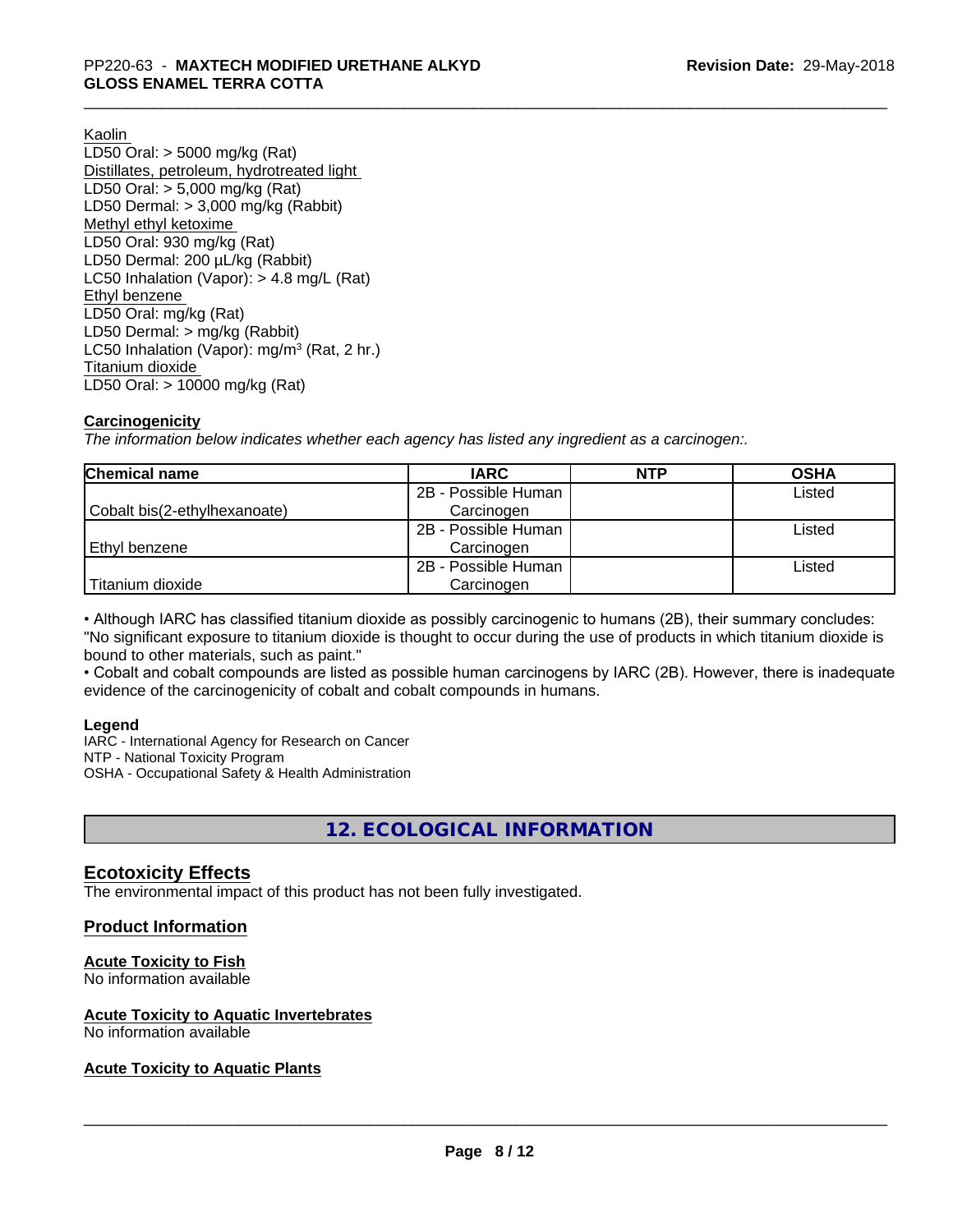No information available

#### **Persistence / Degradability**

No information available.

#### **Bioaccumulation**

No information available.

#### **Mobility in Environmental Media**

No information available.

**Ozone** No information available

### **Component Information**

## **Acute Toxicity to Fish**

Methyl ethyl ketoxime LC50: 48 mg/L (Bluegill sunfish - 96 hr.) Ethyl benzene LC50: 12.1 mg/L (Fathead Minnow - 96 hr.) Titanium dioxide  $LC50:$  > 1000 mg/L (Fathead Minnow - 96 hr.)

## **Acute Toxicity to Aquatic Invertebrates**

Methyl ethyl ketoxime EC50: 750 mg/L (Daphnia magna - 48 hr.) Ethyl benzene EC50: 1.8 mg/L (Daphnia magna - 48 hr.)

#### **Acute Toxicity to Aquatic Plants**

Ethyl benzene EC50: 4.6 mg/L (Green algae (Scenedesmus subspicatus), 72 hrs.)

|                                | 13. DISPOSAL CONSIDERATIONS                                                                                                                                                                                               |
|--------------------------------|---------------------------------------------------------------------------------------------------------------------------------------------------------------------------------------------------------------------------|
| <b>Waste Disposal Method</b>   | Dispose of in accordance with federal, state, and local regulations. Local<br>requirements may vary, consult your sanitation department or state-designated<br>environmental protection agency for more disposal options. |
| <b>Empty Container Warning</b> | Emptied containers may retain product residue. Follow label warnings even after<br>container is emptied. Residual vapors may explode on ignition.                                                                         |
|                                | 14. TRANSPORT INFORMATION                                                                                                                                                                                                 |

**DOT**

**Proper Shipping Name** PAINT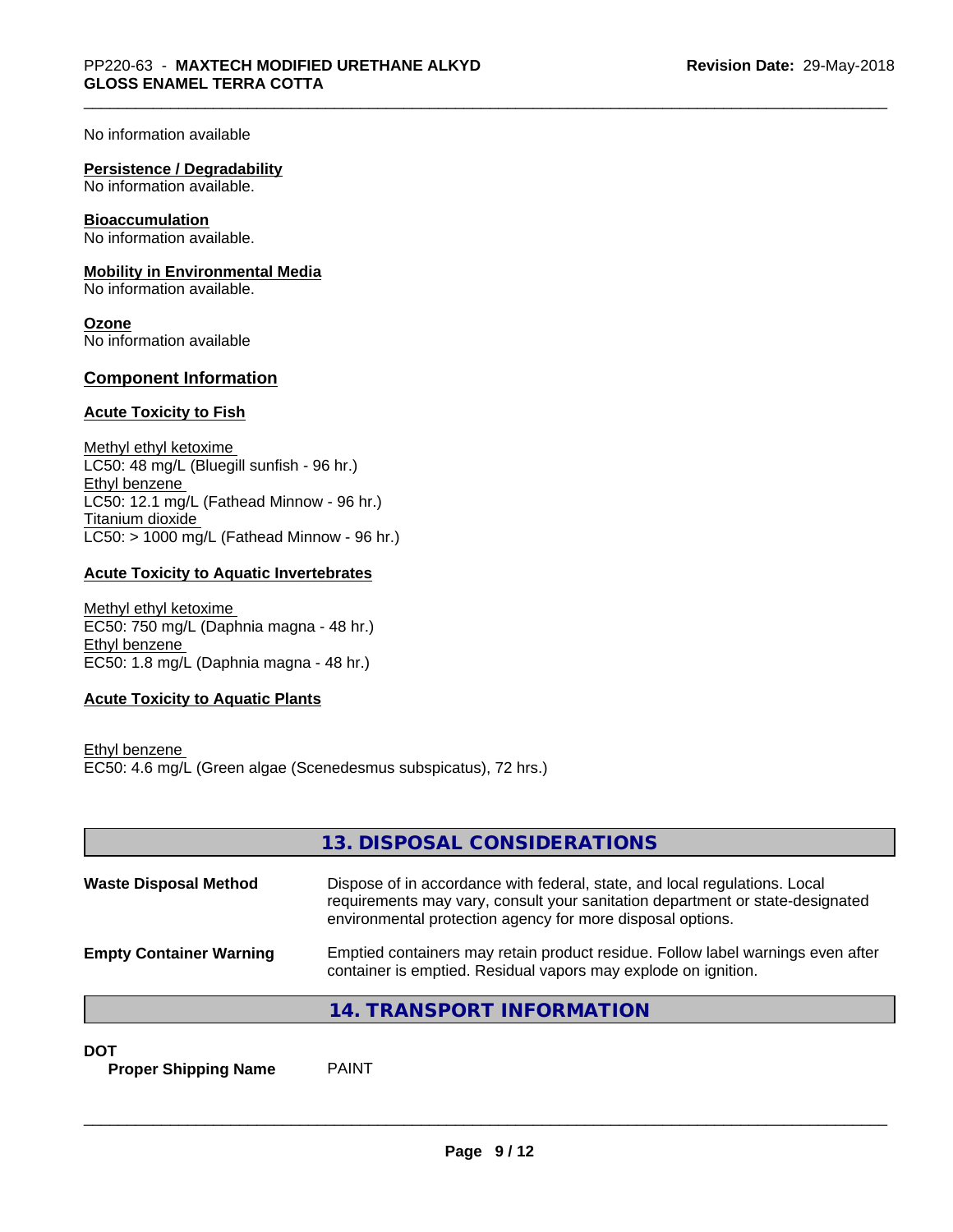| <b>Hazard class</b>  |                                                            |
|----------------------|------------------------------------------------------------|
| UN-No.               | UN1263                                                     |
| <b>Packing Group</b> | Ш                                                          |
| <b>Description</b>   | UN1263, PAINT, 3, III, Marine Pollutant (Stoddard solvent) |

In the US this material may be reclassified as a Combustible Liquid and is not regulated in containers of less than 119 gallons (450 liters) via surface transportation (refer to 49CFR173.120(b)(2) for further information).

| ICAO / IATA | Contact the preparer for further information. |
|-------------|-----------------------------------------------|
| IMDG / IMO  | Contact the preparer for further information. |

# **15. REGULATORY INFORMATION**

# **International Inventories**

| <b>TSCA: United States</b> | Yes - All components are listed or exempt. |
|----------------------------|--------------------------------------------|
| <b>DSL: Canada</b>         | Yes - All components are listed or exempt. |

# **Federal Regulations**

#### **SARA 311/312 hazardous categorization**

| Acute health hazard               | Yes |  |
|-----------------------------------|-----|--|
| Chronic Health Hazard             | Yes |  |
| Fire hazard                       | Yes |  |
| Sudden release of pressure hazard | Nο  |  |
| Reactive Hazard                   | Nο  |  |

#### **SARA 313**

Section 313 of Title III of the Superfund Amendments and Reauthorization Act of 1986 (SARA). This product contains a chemical or chemicals which are subject to the reporting requirements of the Act and Title 40 of the Code of Federal Regulations, Part 372:

| <b>Chemical name</b> | CAS No.  | Weight-% | <b>CERCLA/SARA 313</b><br>(de minimis concentration) |
|----------------------|----------|----------|------------------------------------------------------|
| Ethyl benzene        | 100-41-4 | U.J      |                                                      |

**Clean Air Act,Section 112 Hazardous Air Pollutants (HAPs) (see 40 CFR 61)** This product contains the following HAPs:

| <b>Chemical name</b> | CAS No.  | Weight-% | <b>Hazardous Air Pollutant</b> |
|----------------------|----------|----------|--------------------------------|
|                      |          |          | (HAP)                          |
| Ethyl benzene        | 100-41-4 | 0.5      | Listed                         |

# **US State Regulations**

#### **California Proposition 65**

**AVIMARNING:** Cancer and Reproductive Harm– www.P65warnings.ca.gov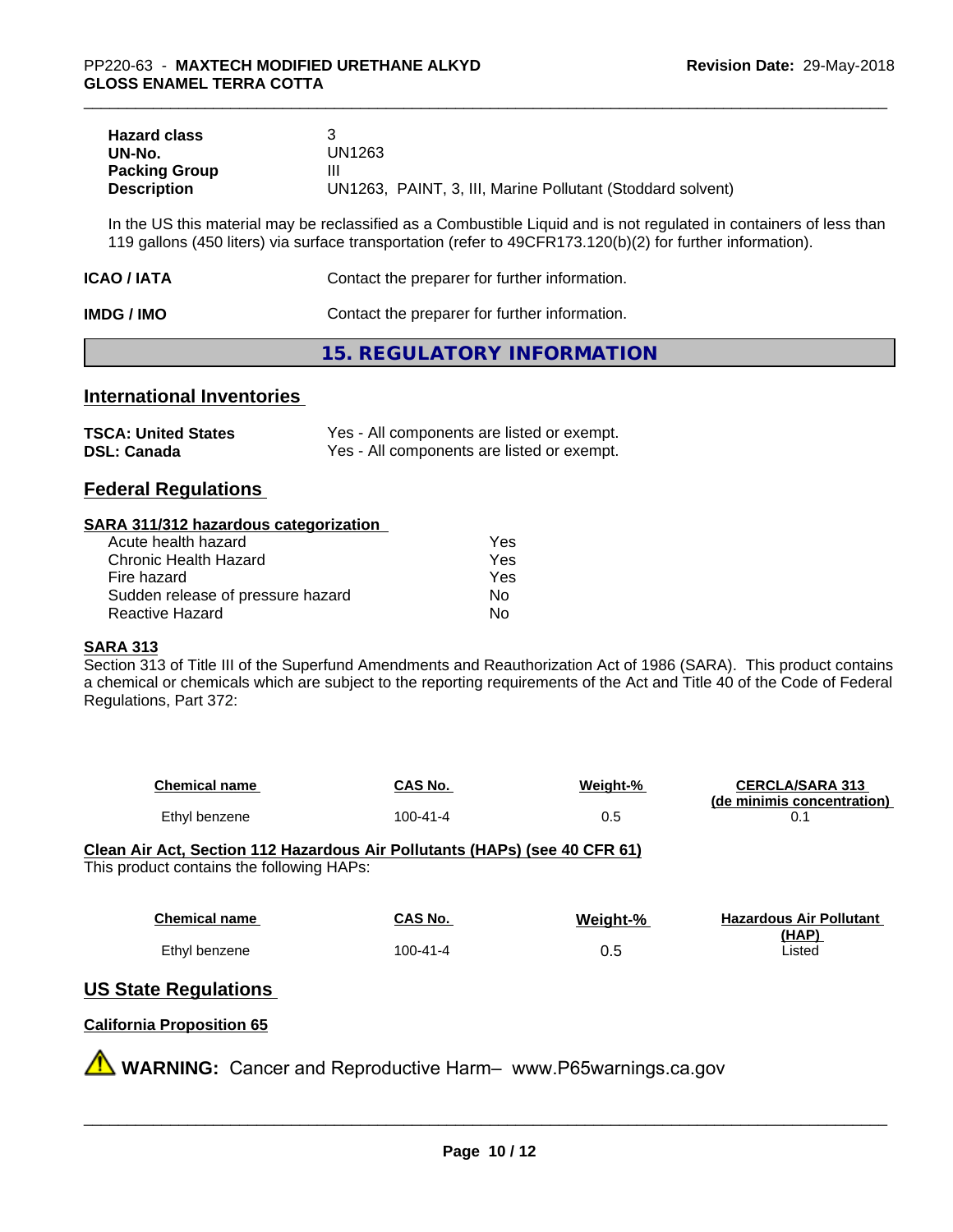#### **State Right-to-Know**

| <b>Chemical name</b> | <b>Massachusetts</b> | <b>New Jersey</b> | Pennsylvania |
|----------------------|----------------------|-------------------|--------------|
| Stoddard solvent     |                      |                   |              |
| Iron oxide           |                      |                   |              |
| Limestone            |                      |                   |              |
| Kaolin               |                      |                   |              |

#### **Legend**

X - Listed

# **16. OTHER INFORMATION**

| HMIS | Health: $1^*$ | <b>Flammability: 2</b> | <b>Reactivity: 0 PPE: -</b> |  |
|------|---------------|------------------------|-----------------------------|--|
|------|---------------|------------------------|-----------------------------|--|

# **HMIS Legend**

- 0 Minimal Hazard
- 1 Slight Hazard
- 2 Moderate Hazard
- 3 Serious Hazard
- 4 Severe Hazard
- \* Chronic Hazard
- X Consult your supervisor or S.O.P. for "Special" handling instructions.

*Note: The PPE rating has intentionally been left blank. Choose appropriate PPE that will protect employees from the hazards the material will present under the actual normal conditions of use.*

*Caution: HMISÒ ratings are based on a 0-4 rating scale, with 0 representing minimal hazards or risks, and 4 representing significant hazards or risks. Although HMISÒ ratings are not required on MSDSs under 29 CFR 1910.1200, the preparer, has chosen to provide them. HMISÒ ratings are to be used only in conjunction with a fully implemented HMISÒ program by workers who have received appropriate HMISÒ training. HMISÒ is a registered trade and service mark of the NPCA. HMISÒ materials may be purchased exclusively from J. J. Keller (800) 327-6868.*

 **WARNING!** If you scrape, sand, or remove old paint, you may release lead dust. LEAD IS TOXIC. EXPOSURE TO LEAD DUST CAN CAUSE SERIOUS ILLNESS, SUCH AS BRAIN DAMAGE, ESPECIALLY IN CHILDREN. PREGNANT WOMEN SHOULD ALSO AVOID EXPOSURE. Wear a NIOSH approved respirator to control lead exposure. Clean up carefully with a HEPA vacuum and a wet mop. Before you start, find out how to protect yourself and your family by contacting the National Lead Information Hotline at 1-800-424-LEAD or log on to www.epa.gov/lead.

| <b>Prepared By</b>      | <b>Product Stewardship Department</b><br>Benjamin Moore & Co.<br>101 Paragon Drive<br>Montvale, NJ 07645<br>800-225-5554 |
|-------------------------|--------------------------------------------------------------------------------------------------------------------------|
| <b>Revision Date:</b>   | 29-May-2018                                                                                                              |
| <b>Revision Summary</b> | Not available                                                                                                            |

#### Disclaimer

The information contained herein is presented in good faith and believed to be accurate as of the effective date shown above. This information is furnished without warranty of any kind. Employers should use this information only as a